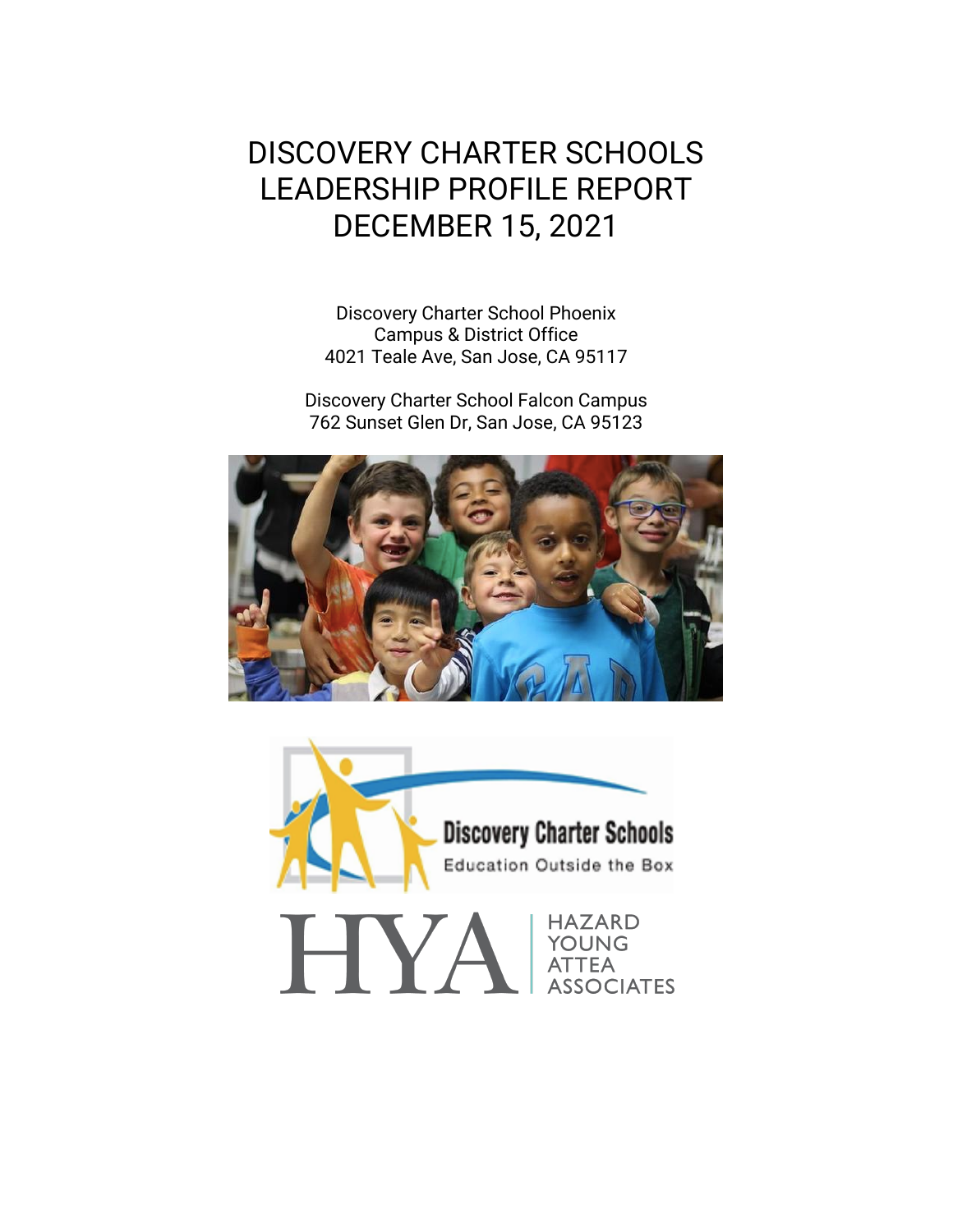## HYA LEADERSHIP PROFILE Discovery Charter Schools December 15, 2021

The Discovery Charter Schools are located in San Jose, California. The first Discovery Charter School (Phoenix Campus) was launched in the fall of 2006 in the Moreland school district. Based on strong demand, a second school, the Falcon Campus, was opened in the fall of 2013 in the San Jose Unified school district.

Discovery Charter Schools serve over 1100 students Transitional Kindergarten through eighth-grade, including a home school program. The parent participation model has a primary focus on developmentally appropriate teaching methods that integrate the whole child with respect to individual learning styles, developmental readiness, and rates of achievement.

Discovery Charter Schools are proud to offer an educational program that offers students  $21^{st}$  century skills through project-based learning and tailors teaching strategies on students' individual learning styles. At Discovery schools you will see multi-age classrooms, small class sizes, a high level of parent participation, inclusive learning environments that lend to strong sense of community.

#### **Executive Summary**

This report presents the findings of the Leadership Profile Assessment conducted by Hazard, Young, Attea & Associates (HYA) in November and December, 2021 for the recruitment of the new Executive Director of the Discovery Charter Schools. The data contained herein were obtained from input the HYA consultants received when they met with individuals and groups in either individual interviews or focus group settings and from the results of the online survey completed by stakeholders. The surveys, interviews, and focus group meetings were structured to gather input to assist the Board in determining the primary characteristics desired in the new Executive Director. Additionally, the stakeholder interviews and focus groups collected information regarding the strengths of Discovery Charter and some of the challenges that it will be facing in the coming years.

#### **Participation**

The numbers of participants who participated in the Stakeholder Forums are listed below. The descriptor identifies a specific stakeholder group as well as the data gathered at a Town Hall meeting that was open to stakeholders across the schools.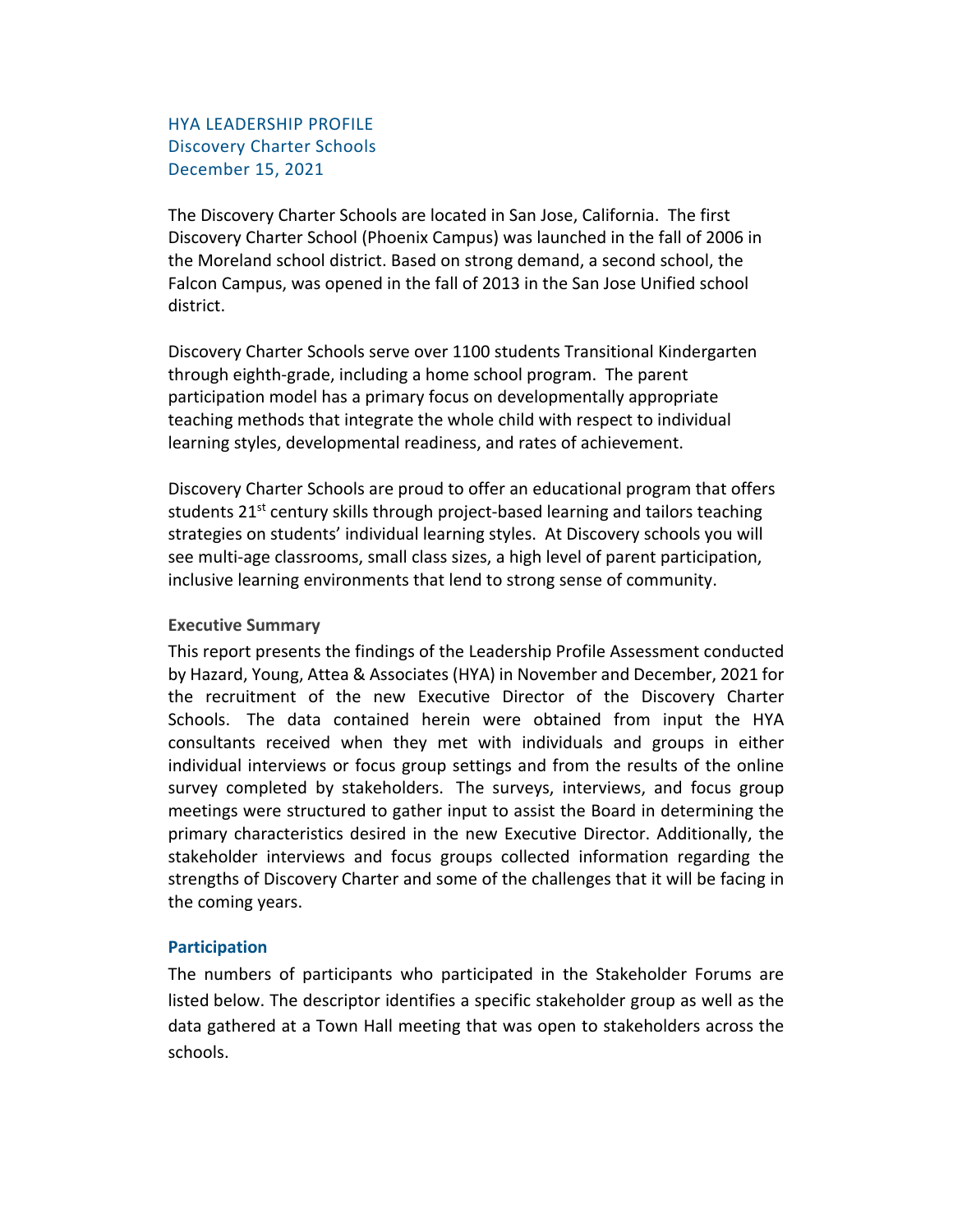| Group                                                                  | Personal<br>Interviews or<br><b>Focus Groups</b> | Online<br><b>Survey</b> |
|------------------------------------------------------------------------|--------------------------------------------------|-------------------------|
| Board (1)                                                              | 6                                                |                         |
| Administrators, Teachers,<br><b>Support Staff</b><br>& Certified Staff | 62                                               | 6                       |
| <b>Parents &amp; Community (2)</b>                                     | 46                                               | 58                      |
| <b>Students</b>                                                        | 25                                               | 13                      |
| <b>Total</b>                                                           | 139                                              | 77                      |

- 1. The school Board members were interviewed individually and did not take the survey.
- 2.Community members included former board members, individuals without children in the Discovery Charter, and founding members of Discovery Schools.

It should be emphasized that the data are not a scientific sampling, nor should they necessarily be viewed as representing the majority opinion of the respective groups to which they are attributed. All of the comments were recorded as provided without additional editing.

The Community Survey Report is attached at the end of the group comment section. The responses from the survey were incorporated into the overall Executive Summary.

## **SUMMARY OF COMMENTS FROM ALL GROUPS Strengths of the Discovery Charter**

The majority of the strengths of the identified during the 2021 stakeholder engagement included the following themes:

- Dedicated and collaborative staff
- Focus on social emotional needs of students
- High levels Parent participation and engagement
- Project based learning and field trips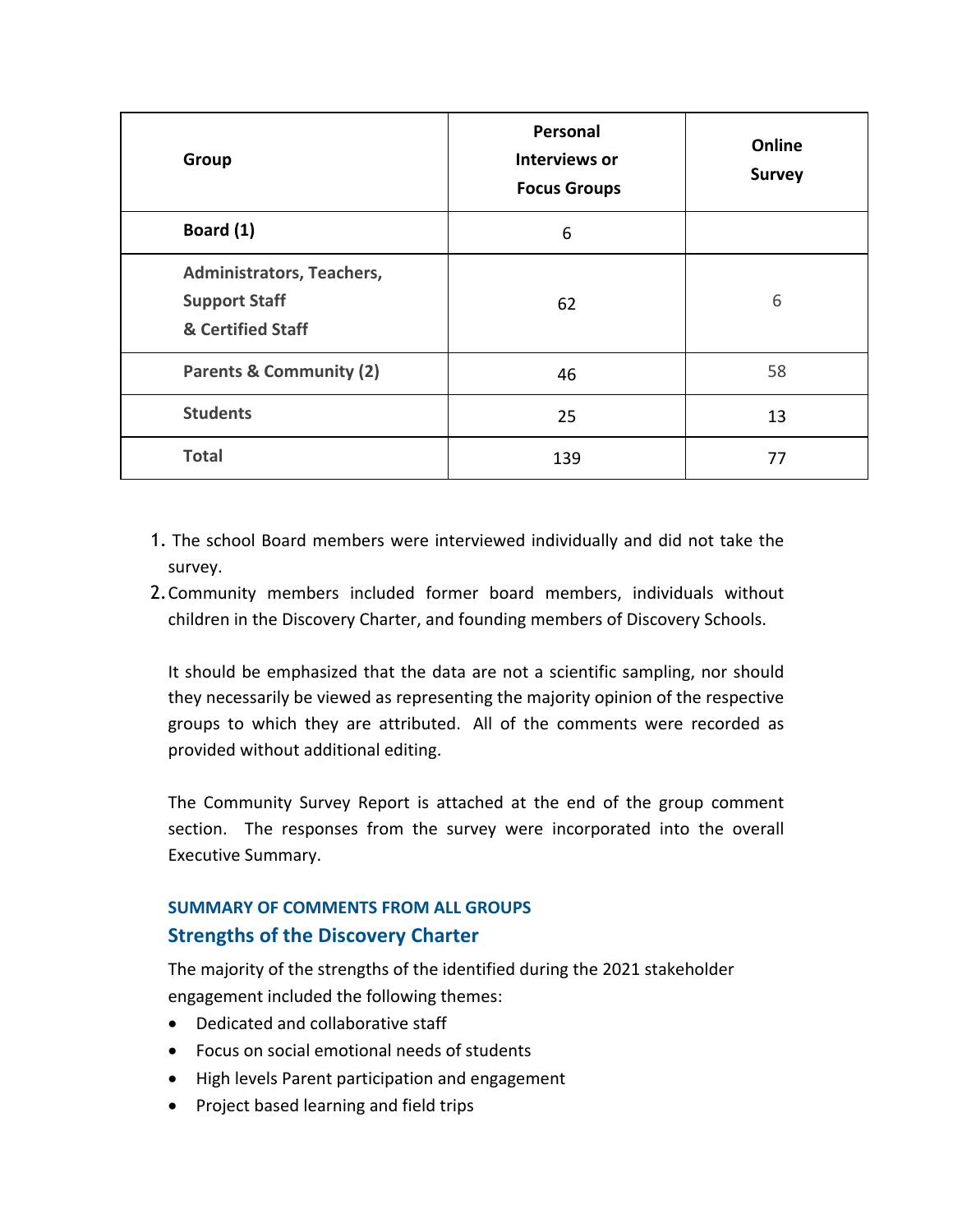- Sense of Community- partnership between staff and parents to support student learning
- Strong commitment from staff and parents to the Discovery way
- Whole child approach to teaching and learning

## **Challenges and Issues**

The major challenges facing the Discovery Charter identified in 2021 stakeholder interviews included:

- Need for refined processes and procedures as Discovery grows
- Increasing cost of facilities
- Technology support and capacity
- Fiscal concerns tied to declining enrollment in post Covid times
- Leadership changes
- Division between two campuses and perceived inequality of the two sites
- Relationship between Board and Administration and Board selection process

## **Desired Characteristics**

Numerous perspectives were communicated during the stakeholder interviews, focus group meetings and stakeholder survey. The list below captures the range of experiences, skills, and abilities mentioned most often.

Many personal characteristics were highlighted by all groups. There was wide agreement that the new Executive Director be an individual demonstrating **honesty, trustworthiness, self-reflection, and communication skills** to engage all stakeholders in a **genuine and authentic** manner. Relationships are an essential part of the Discovery model.

There was also strong agreement that the new Executive Director should have the skills necessary to address the challenges facing the District, namely – bridging Phoenix and Falcon sites with an updated vision. Stakeholders felt the Executive Director will need to be visible on both campus sites and refocus on the needs of students, staff and parents of each community. Also stressed was the need for the new Executive Director to have the financial and political skills necessary to build a collaborative team effort to help the Discovery Charter move forward in a common direction while increasing external fundraising.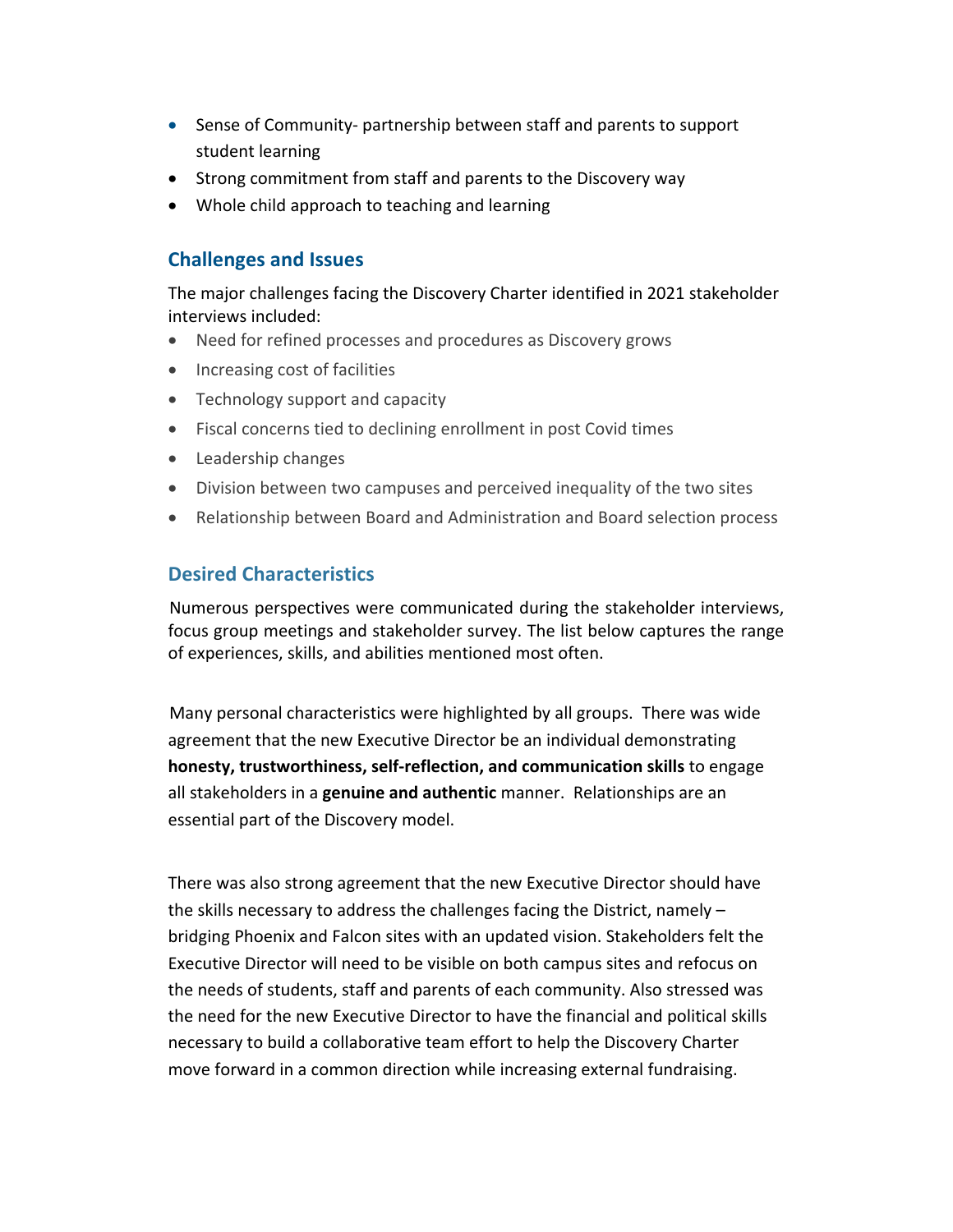In addition, these themes emerged as essential characteristics needed in the next Executive Director:

- Ability to work effectively with the board
- Educational experience preferably with Charters and/or small schools
- Knowledge of budget, finance and fundraising specific to charter school funding
- Strong relationship builder
- Understanding and commitment to the Discovery Way
- Support creativity of staff and students
- Understanding of Special Education finance and delivery options
- Shared leadership style
- Proactive Communicator

HYA and the Board intend to meet the challenge of finding an individual who possesses the skills and character traits required to meet the needs of the Discovery Charter. The search team will seek new Executive Director candidates who can work with the Discovery Board to provide the leadership that embodies the characteristics listed above while meeting the unique needs of each of its schools and communities.

The search team would like to thank all the participants who attended focus groups meetings or completed the online survey. We would also like to thank the Discovery staff members who assisted with our meetings, particularly Board President Ilan Spieler, for histime and guidance. Debby Perry also helped organize the search team's time in the district and worked with us on the online survey. Miki Walker and Kim Salle also helped us with scheduling groups and individuals at the Phoenix and Falcon sites. Thank you all for helping us incorporate so many stakeholder voices in this report.

Respectfully submitted,

Dr. Diane Siri and Martha L. Martinez Search Associates Hazard, Young, Attea & Associates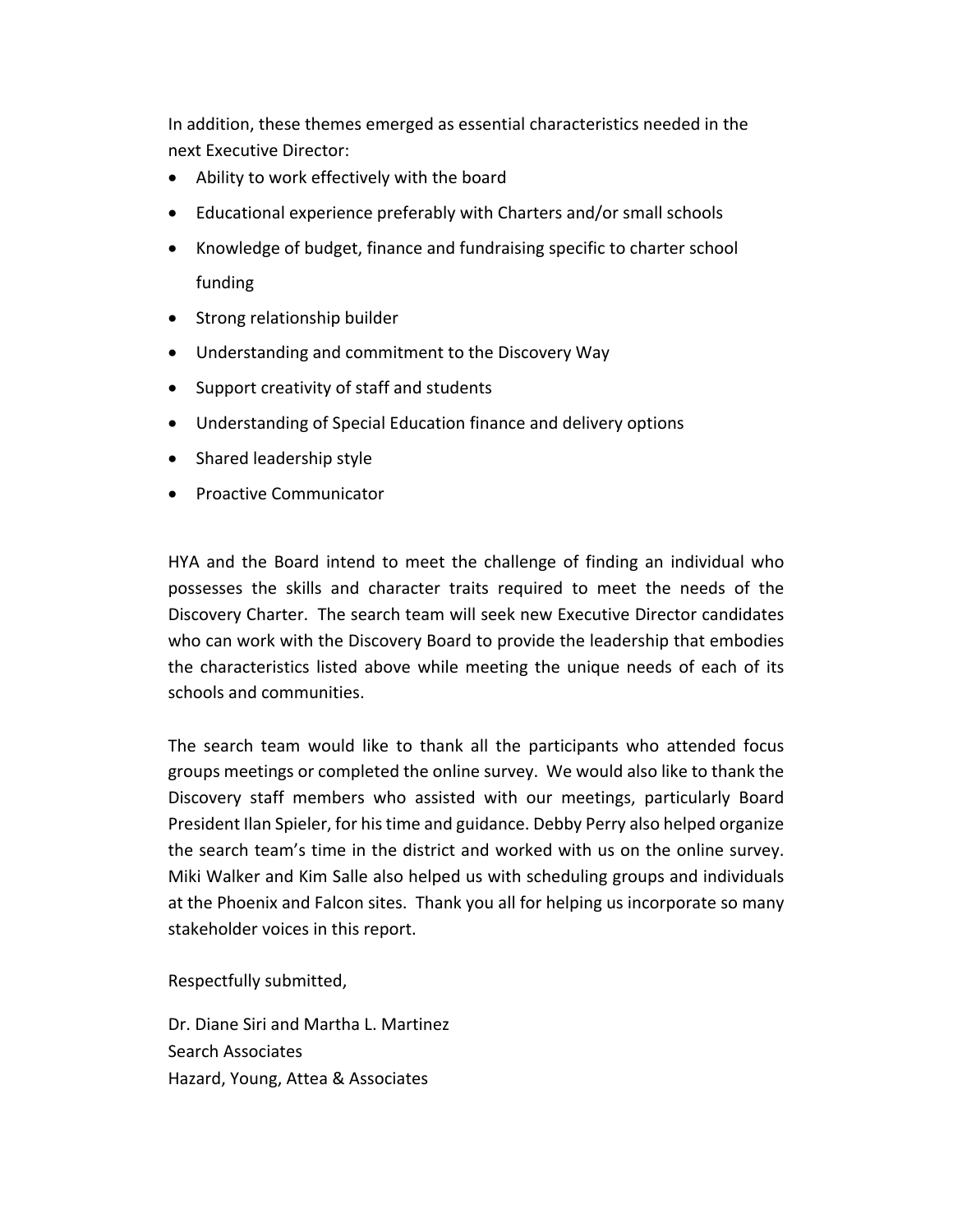## Summary of Comments from Individual Interviews and Group Meetings

The HYA Consultants interviewed selected individuals recommended by the Board individually. The leadership at both school, school secretaries at both schools, counselors at both schools, staff at both schools, parents at both schools, students at both schools were all included in individual or group meetings. The structure of the focus groups was open, allowing for participants to build upon each other's comments. Participants in both the individual interviews and group focus groups were asked to respond to the following questions.

- What do stakeholders value regarding the school experience offered at Discovery Charter?
- What strengths do they desire to retain and build upon?
- What are the issues that Discovery Charter currently faces, and will face in the next three to five years?
- What personal and professional characteristics are most desired in a new Executive Director?

# **SUMMARY OF COMMENTS INDIVIDUAL GROUPS BOARD- all members interviewed Total 6**

## **Strengths:**

- Parent involvement in classroom, operations and fundraising
- Project based learning and field trips
- Sense of Community
- Social emotional focus
- Whole Child approach
- Ability to respond to new ideas and change- agile and proactive

## **Challenges/Concerns/Issues:**

- Building community between two schools
- High levels of social emotional needs
- Parent participation and fundraising continues to be a strength but challenge to sustain
- Leadership transition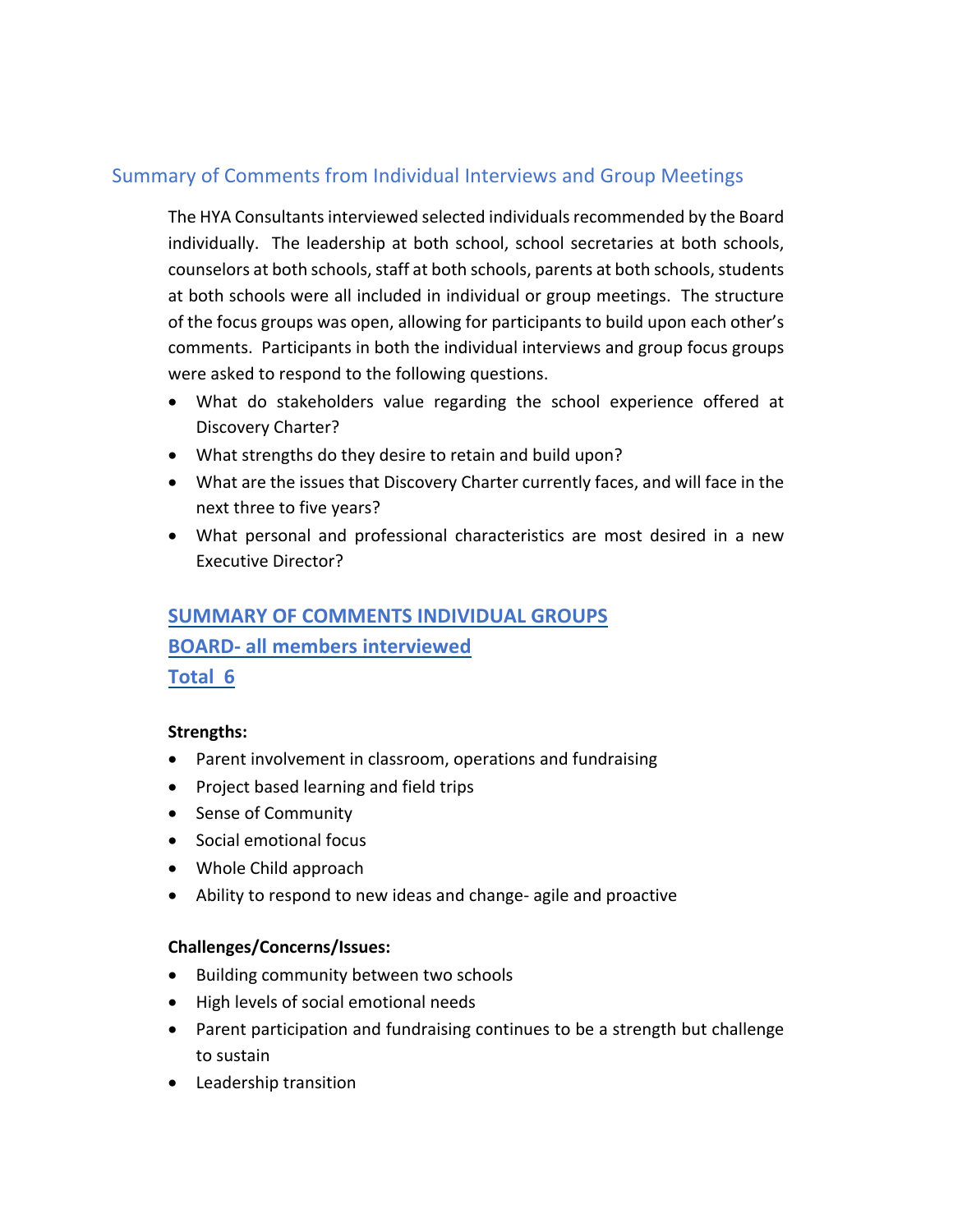- Communication with all stakeholders
- Need for refined procedures as Discovery grows and beyond original site
- Recovery in post Covid times- supporting staff, students and parents

#### **Desired Characteristics:**

- Business acumen budget & fundraising
- Educational experience
- **•** Embraces the Discovery experience
- Knowledge and skills to lead
- Reflective learner
- Relationship builder across diverse stakeholder groups
- **•** Strong work ethic

## **SUMMARY OF COMMENTS**

# **Administrators, Teachers & other Certificated Staff Total 62**

#### **Strengths:**

- Dedicated and passionate staff
- Community as a whole staff, parents, students
- Staff leadership and collaboration
- Field Trips
- High parent participation
- Trust in educators to be flexible and innovative
- Social emotional learning
- Whole child approach

#### **Challenges/Concerns/Issues:**

- Board relationship
- Rebuilding the leadership team
- Facilities- cost and location in two districts
- Perceived inequity at Falcon site
- Special Education needs

#### **Desired Characteristics:**

- Champion for staff and students
- Charter School or small school experience
- Classroom and special education experience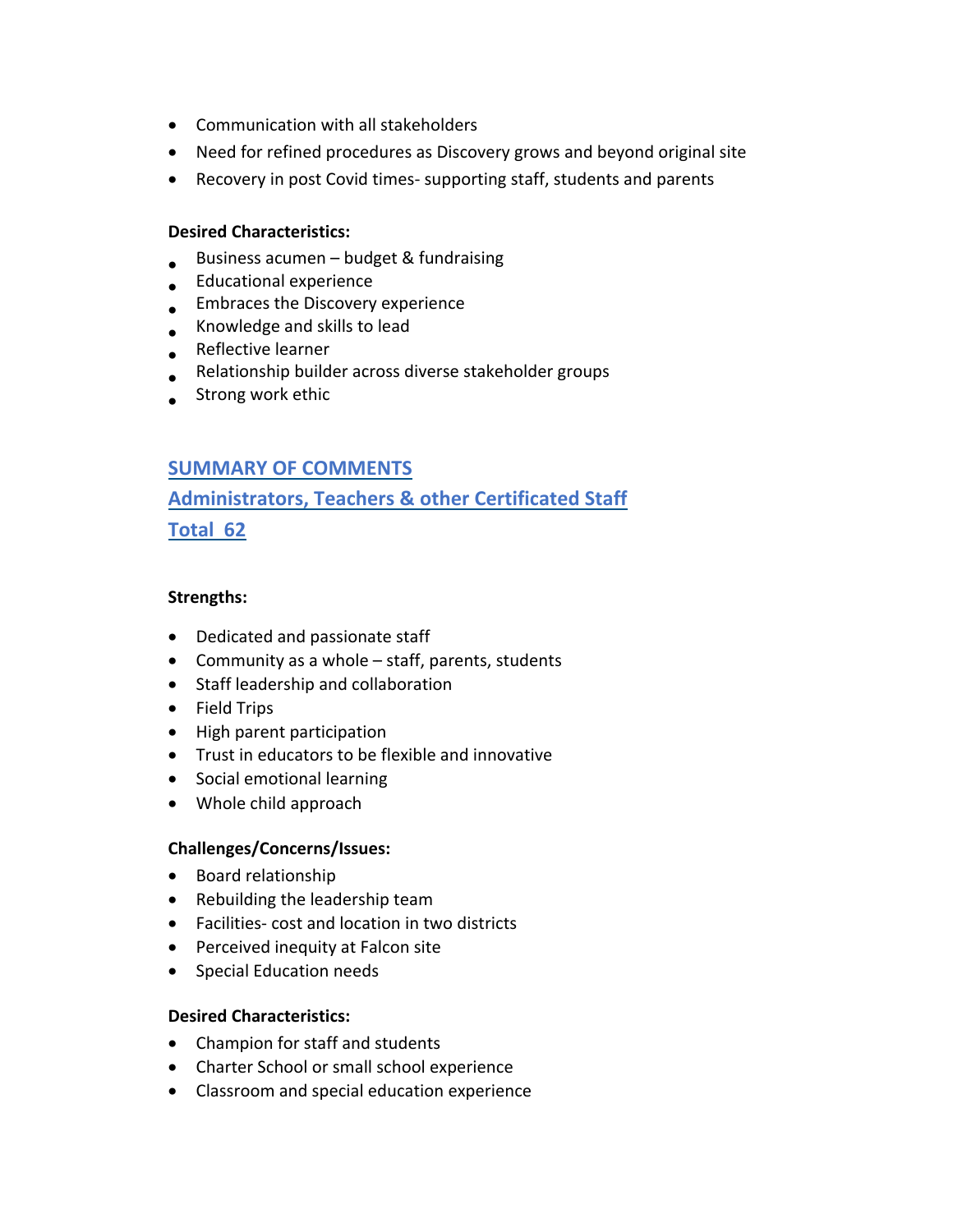- Community builder across the two sites
- Financial knowledge and fundraising experience
- Fosters strong relationship with board and administration

**SUMMARY OF COMMENTS Parents & Community Total 46**

#### **Strengths:**

- Creative curriculum
- Parent involvement
- Parent fundraising
- Project based learning and field trips
- Culture of inclusion
- Parents, staff and students
- Positive discipline
- TLC center
- Students feel safe and secure
- Students are involved in their own education

#### **Challenges/Concerns/Issues:**

- Lack of equity perceived favoritism
- Leadership visibility
- Need for greater knowledge of standards, processes and procedures
- Special Education
- Transition of staff

#### **Desired Characteristics:**

- Experience in teaching, charter schools and full inclusion model
- Knowledgeable in K-8 curriculum
- Understands the Discovery Way and Whole Child approach
- Visionary and passionate
- Honest, flexible, strategic and life long learner
- Visible at both campuses
- Inspiring
- Strong communicator
- Team builder

**SUMMARY OF COMMENTS STUDENTS Total 25**